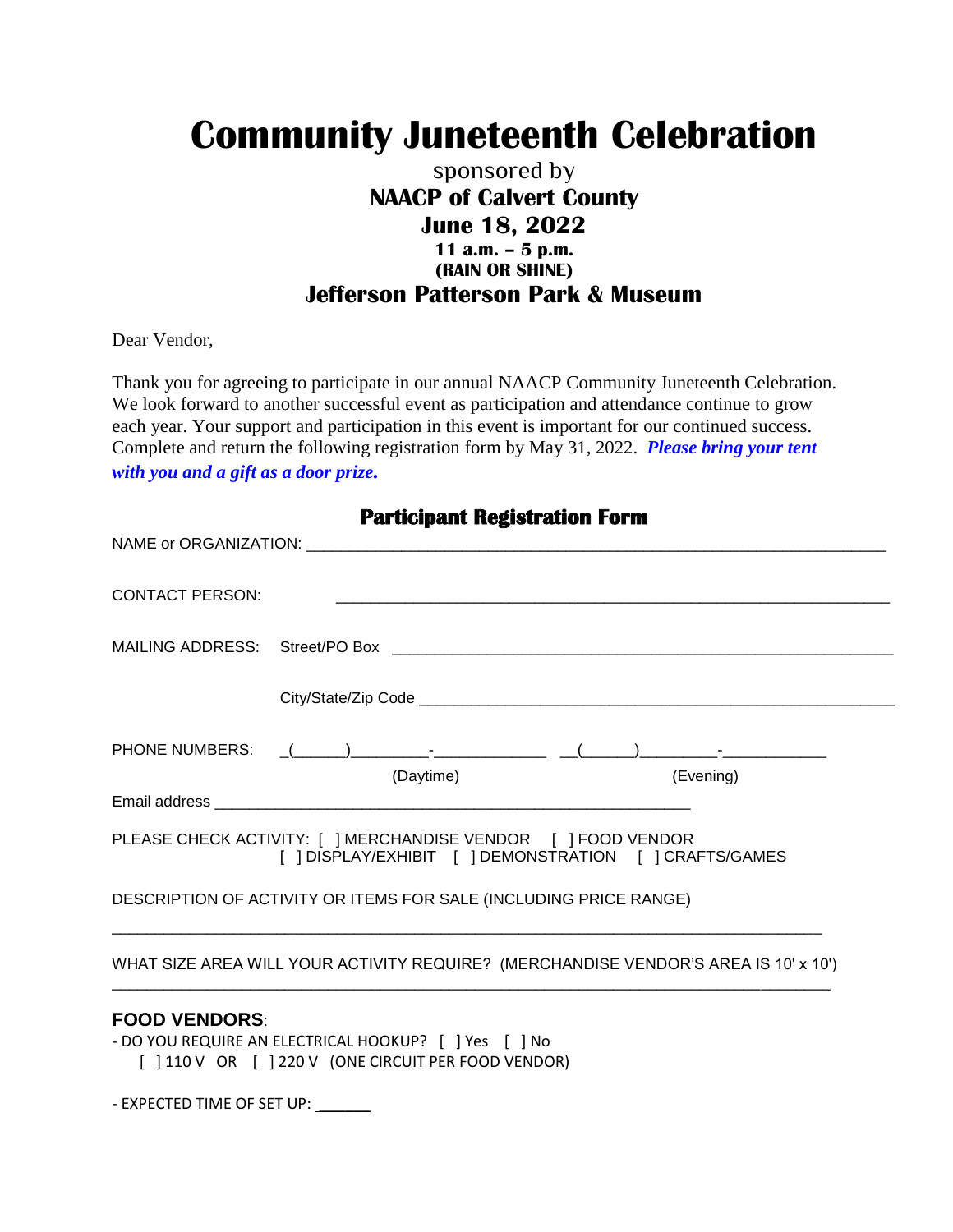### **Mail Registration Form to: Calvert Branch NAACP PO Box 1865, Prince Frederick, Maryland 20678 or send it by email to naacpcalvert@gmail.com**

## **Vendor/Exhibitor Terms and Conditions**

- **1. ELIGIBILITY: The Calvert Branch of the NAACP (the "organizer") reserves the right to determine eligibility of any vendor or product to be exhibited at the event. All vendors/exhibitors must submit a signed Participant Registration Form. REGISTRATION FORMS MUST BE SUBMITTED BY May 31, 2022 TO PARTICIPATE.**
- **2. SUBLEASE: The vendor shall neither assign, sublet, nor share this event space without prior written approval of the organizer.**
- **3 VENDOR FEES: If the vendor cannot attend the event after registration has been made, the fee will be retained by the organizer. All vendor fees are non-refundable. Please send a check for \$25.00 for non-food Vendors , \$50 for food Vendors, payable to: Calvert County Branch NAACP**

**P.O. Box 1865 Prince Frederick, MD 20678**

#### *Informational exhibits are at no cost*

#### **4. SIZE OF THE VENDOR SPACE/LOCATION:**

**MERCHANDISE VENDORS: Each vendor will be allowed a space in the open that will be 10'x 10'. Tables, chairs, etc. will not be provided. It is suggested that an umbrella or small canopy be brought in case of bright sun or rain. Vendor foods, merchandise, and equipment must be maintained within the confines of the space assigned. If circumstances deem it advisable or necessary, the organizer has the right to alter the official space location plan***. \*\*\*Please be advised, tables and chairs will not be provided by event sponsor. No vendor spaces will be allowed inside the pavilion.*

**FOOD VENDORS: Food vendors will be assigned a space that will accommodate their needs for size and electricity.** FOOD VENDORS MUST PROVIDE A COPY OF REQUIRED OPERATING PERMITS TO THE EVENT ORGANIZERS PRIOR TO SETTING UP ON THE DAY OF THE EVENT. Food vendors may be subject to an inspection by the Calvert County Health Department (CCHD) during the event. A copy of the CCHD's instructions for submitting plans for a food service facility, minimum requirements list for temporary food stands, and application for license to operate a food establishment have been enclosed for your convenience. ANY FOOD VENDOR FAILING TO SECURE THE PROPER PERMITS WILL NOT BE ALLOWED TO PARTICIPATE IN THE EVENT. **Permits will take at least two weeks to be processed by Calvert Health Department.**

**5. TRASH REMOVAL: All participants are responsible for placing refuse in trash containers and cleaning up their areas before leaving. Food vendors are prohibited from disposing of cooking oil and grease anywhere on JPPM property.**

**6. DAMAGE: No one will be permitted to nail, tack or staple anything onto any part of the Pavilion. Vendors are responsible for cleaning up trash in their designated areas. Please**